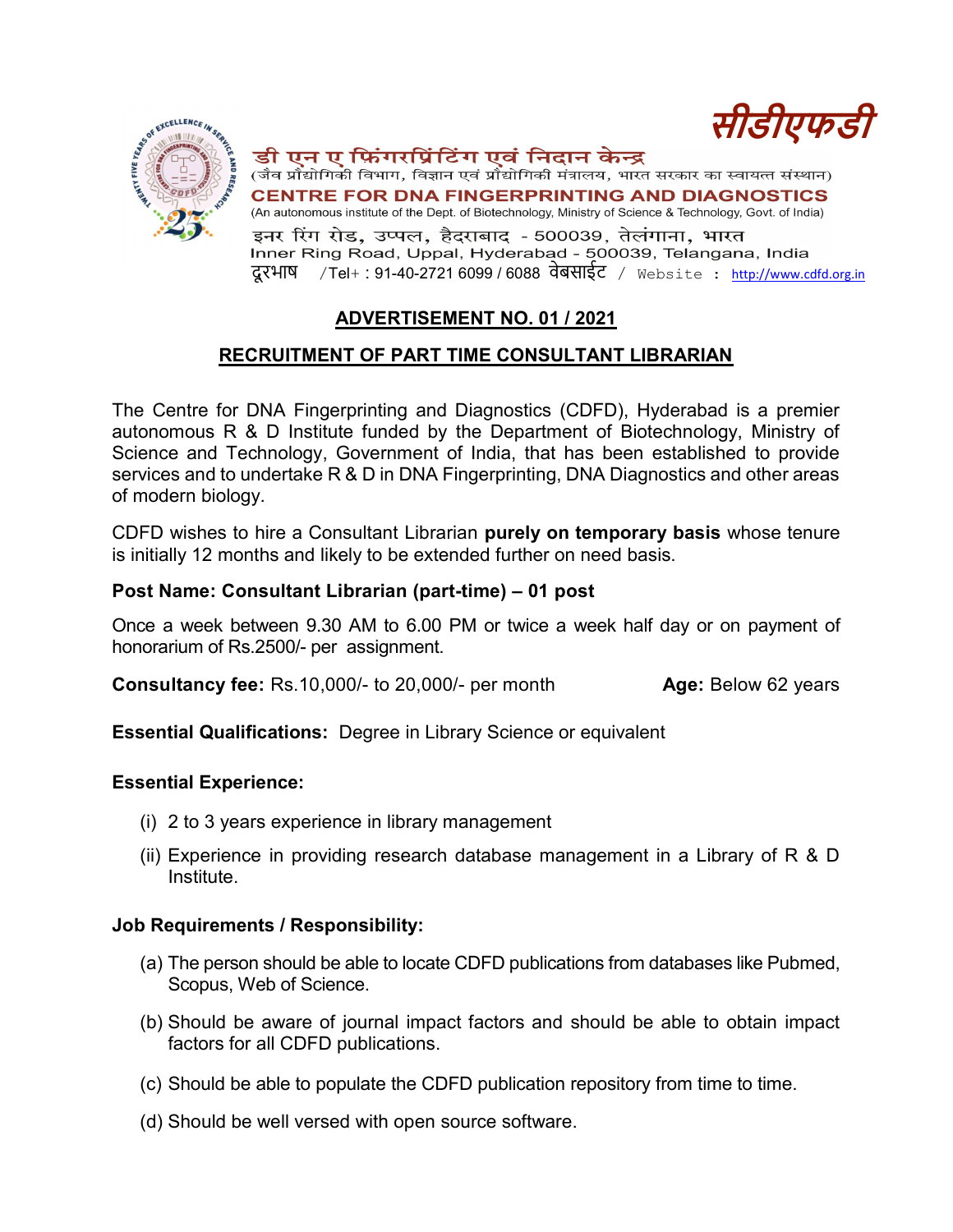The eligible candidates are advised to fill in the application format (as per Annexure A) and forward the same along with the following documents in PDF format to recruitment@cdfd.org.in

The last date for receipt of duly filled in online applications along with the below mentioned copies of certificates is 31.05.2021 by 6 pm. Only those applications that are submitted through on line before the due date and time will be considered for further evaluation. The applicant should attach the following documents along with the application:

- (i) Identity proof ( Aadhar, PAN, Driving License, etc.,)
- (ii) Proof of Date of birth.
- (iii) Educational Qualification (from matriculation  $/10<sup>th</sup>$  class onwards; all mark sheets and certificates).
- (iv) Experience Certificate/s on the letter head of the employer duly signed by the authorized signatory mentioning the details of designation, date of joining, date of relieving, salary drawn particulars.

The Institute reserves the right to restrict the number of candidates for interview to a reasonable limit on the basis of qualifications and experience as per the minimum prescribed in the advertisement. Mere fulfilling the essential and desirable qualifications will not entitle an applicant to be eligible for interview / selection. The Institute reserves the right not to fill the post herein advertised. Canvassing in any form shall disqualify the candidate.

In case large number of applications are received, the Screening Committee will screen the applications to limit the number of candidates to those possessing higher/relevant qualification and experience. The decision of Director, CDFD in this regard is final and binding.

Waiting list as deemed fit will be maintained. Any vacancy arising because of non- joining by selected candidate in this selection or by resignation of candidate who had joined after selection will be offered to the candidates from the waiting list according to their merit, if any.

If the consultant wishes to resign within the first 03 (three) months of joining, then neither he/she will be issued a No Objection Certificate (NOC) nor he/she will receive any Relieving Letter or Experience Certificate from CDFD.

The details of shortlisted candidates will be displayed on CDFD website and the interviews shall be through Video Conferencing mode. All the candidates are advised to indicate their 'Gmail and skype' account details as well as mobile phone number with whatsApp facility in the application form.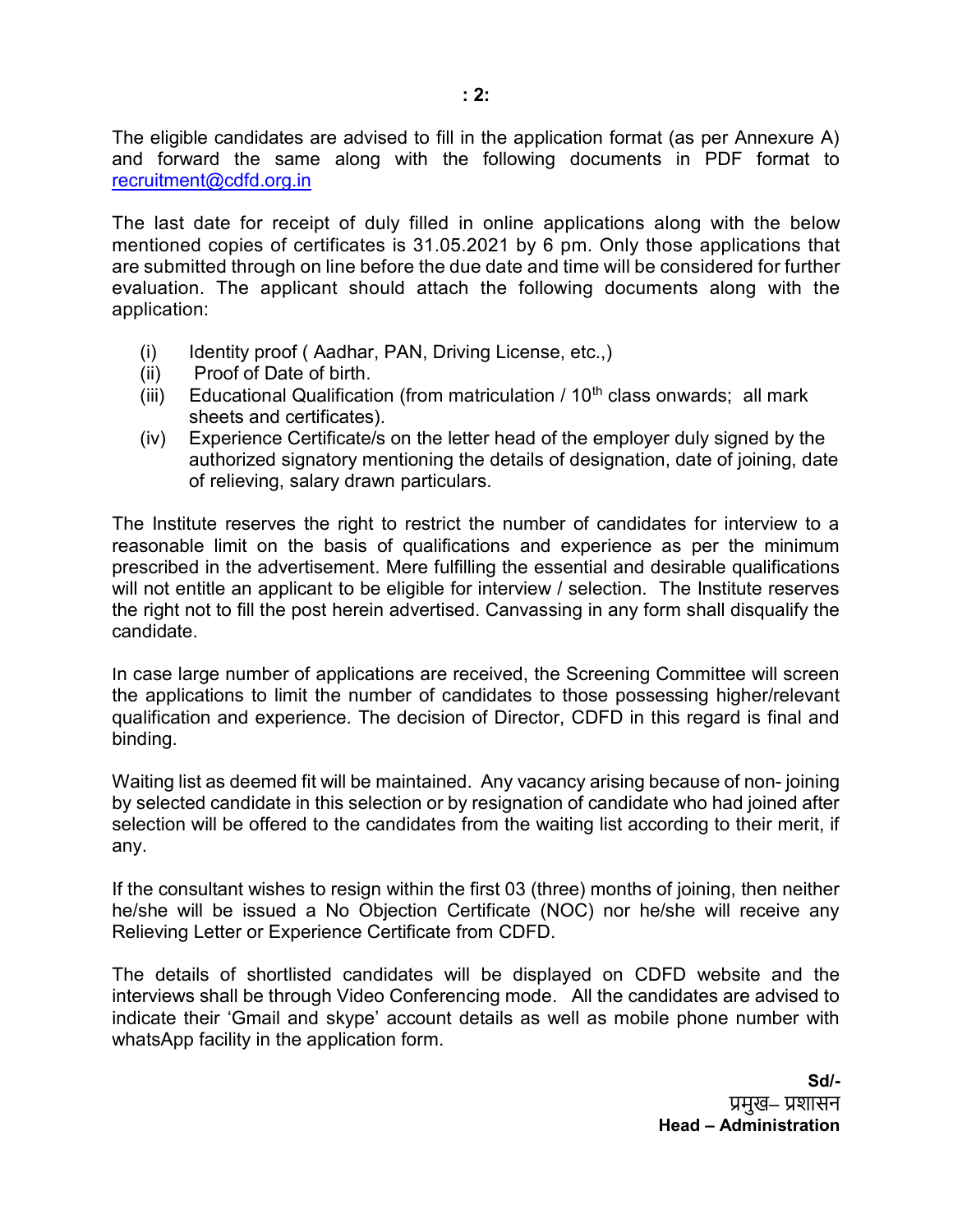

#### डी एन ए फ़िंगरप्रिंटिंग एवं निदान केन्द्र

सीडीएफडी

(जैव प्रौद्योगिकी विभाग, विज्ञान एवं प्रौद्योगिकी मंत्रालय, भारत सरकार का स्वायत्त संस्थान) **CENTRE FOR DNA FINGERPRINTING AND DIAGNOSTICS** (An autonomous institute of the Dept. of Biotechnology, Ministry of Science & Technology, Govt. of India) इनर रिंग रोड, उप्पल, हैदराबाद - 500039, तेलंगाना, भारत

Triner Ring Road, Uppal, Hyderabad - 500039, Telangana, India<br>दूरभाष /Tel+ : 91-40-2721 6099 / 6088 वेबसाईट / website : http://www.cdfd.org.in

# <u>आवेदन फार्म/APPLICATION FORM</u>

(To be filled in by the candidate in his / her own hand writing)

|    | (IN BLOCK LETTERS) (As per SSC / CBSE / ICSE)                                                                                                               |                                        | Photo    |
|----|-------------------------------------------------------------------------------------------------------------------------------------------------------------|----------------------------------------|----------|
|    |                                                                                                                                                             |                                        |          |
|    |                                                                                                                                                             |                                        |          |
|    | 5. Nationality : ________________                                                                                                                           |                                        |          |
|    | Female                                                                                                                                                      | Other                                  |          |
|    | 8. Address for Correspondence                                                                                                                               | <b>Permanent Address</b>               |          |
|    | <u> 1989 - Johann Stoff, Amerikaansk politiker (* 1908)</u>                                                                                                 |                                        |          |
|    | Mobile No. __________________________                                                                                                                       | Mobile No. ___________________________ |          |
|    | E-mail ID ________________________                                                                                                                          | Skype ID : _______________________     |          |
| 9. | Have you been convicted by a Court of Law?<br>Is there any legal case filed against you in a Court of Law?                                                  |                                        | Yes / No |
|    |                                                                                                                                                             |                                        |          |
|    | 10. Are you related to anybody at present employed in CDFD/DBT?                                                                                             |                                        | Yes/No   |
|    | If yes, give the name of employee and nature of relationship: (i.e., parent, child, sibling,<br>cousin, uncle, aunt, nephew or niece, of self or of spouse) |                                        |          |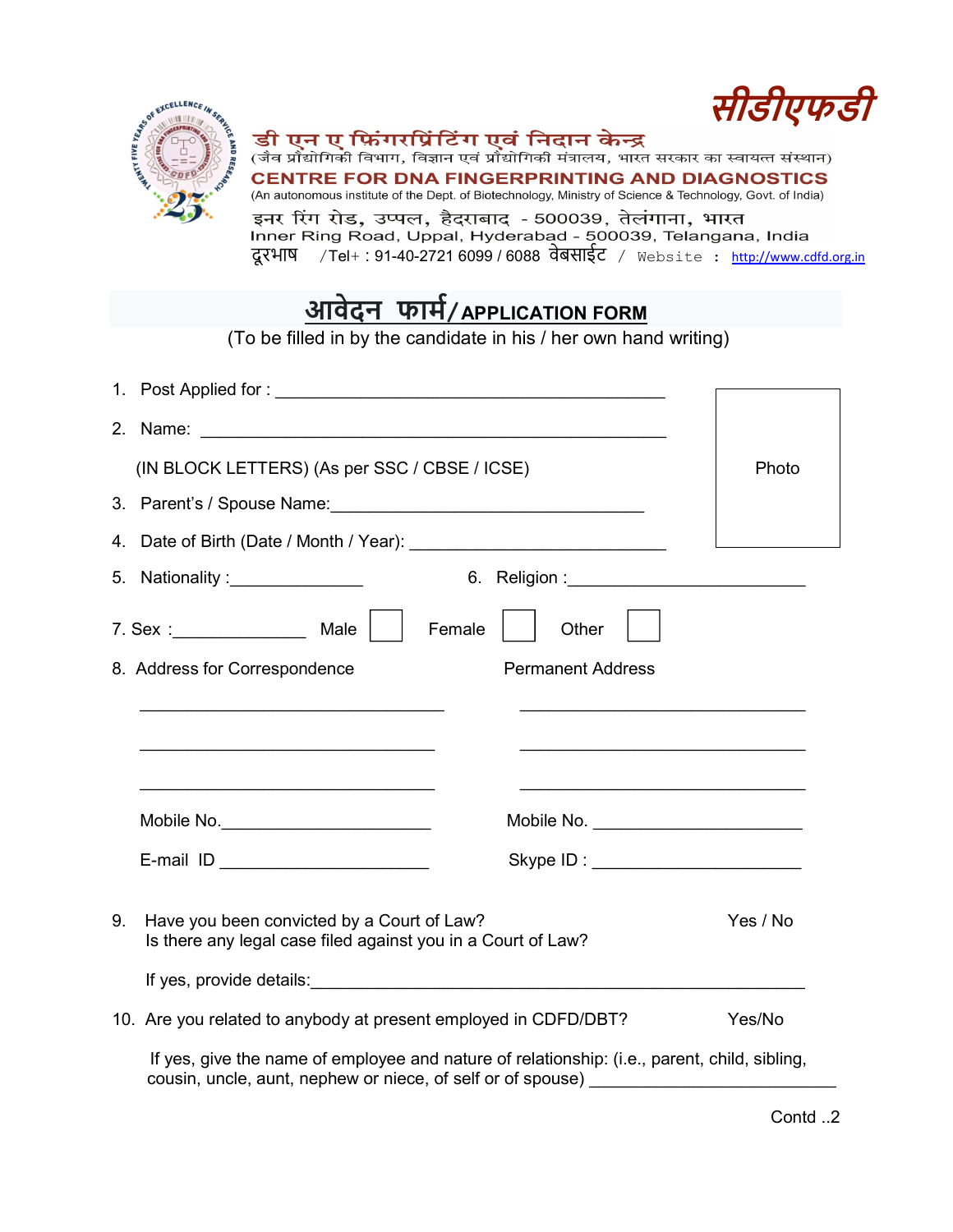11. Educational Qualifications:

| Level                                       | Name of<br>the Exam<br>passed | <b>College / University /</b><br><b>Board</b> | Year of<br>passing | <b>Division &amp;</b><br>% marks or<br><b>CGPA</b> |
|---------------------------------------------|-------------------------------|-----------------------------------------------|--------------------|----------------------------------------------------|
| Matriculation/SSC                           |                               |                                               |                    |                                                    |
| Intermediate                                |                               |                                               |                    |                                                    |
| Bachelor's Degree                           |                               |                                               |                    |                                                    |
| Post Graduate<br>Degree                     |                               |                                               |                    |                                                    |
| Ph.D                                        |                               |                                               |                    |                                                    |
| Any other diploma<br>certificate etc.<br>1. |                               |                                               |                    |                                                    |
| 2.                                          |                               |                                               |                    |                                                    |
| 3.                                          |                               |                                               |                    |                                                    |
| 4.                                          |                               |                                               |                    |                                                    |

12. Are you working at present : Yes / No

13. Nature of Appointment : Regular | | Temporary | | Govt. | | Private

14. Employment Experience (Starting from current employment): Attach separate sheets, if required;

| <b>Date</b> |    | <b>Employer</b> | <b>Position held</b> | <b>Nature of Duties</b> |
|-------------|----|-----------------|----------------------|-------------------------|
| From        | To |                 |                      |                         |
|             |    |                 |                      |                         |
|             |    |                 |                      |                         |
|             |    |                 |                      |                         |
|             |    |                 |                      |                         |

Contd ..3